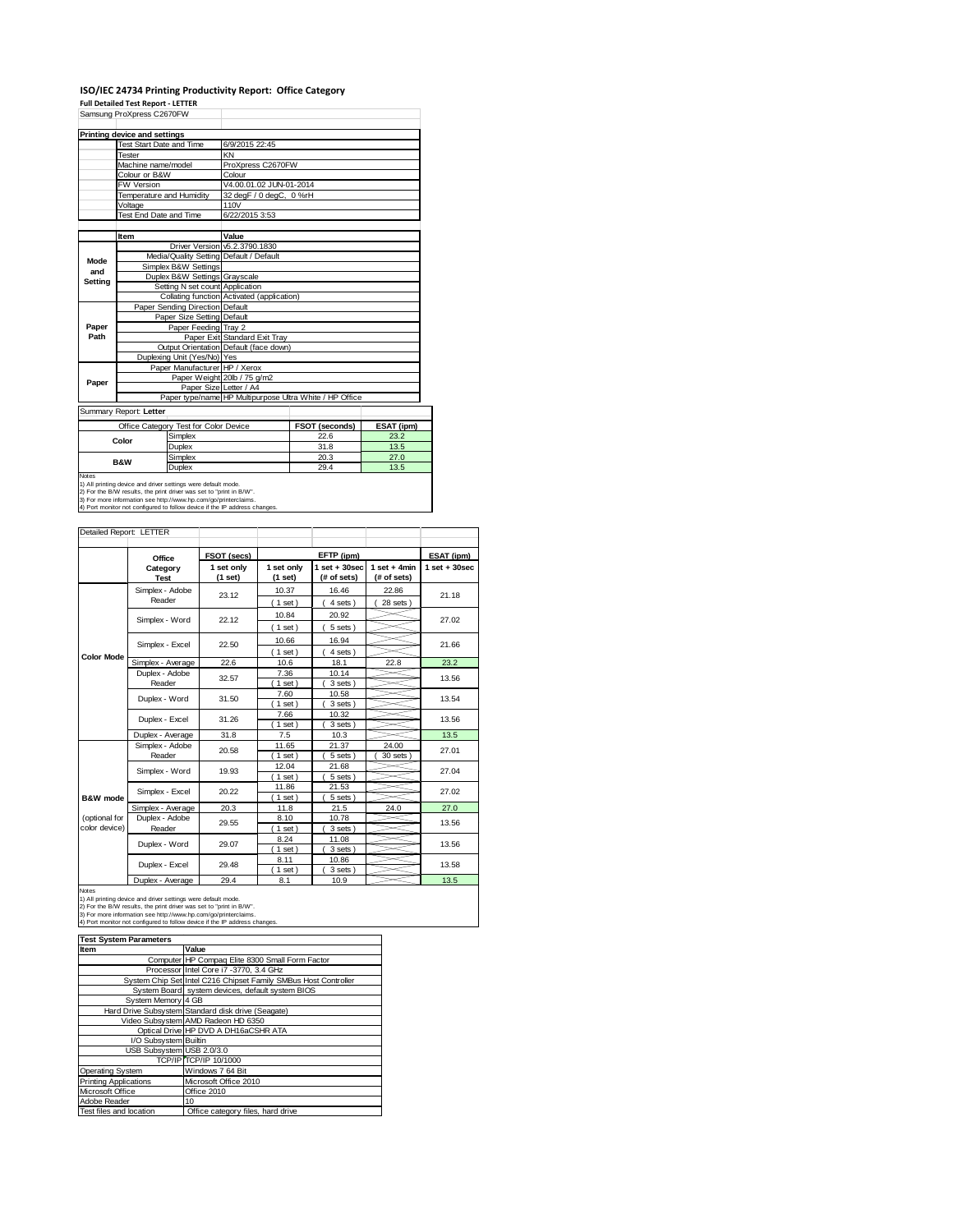# **ISO/IEC 24734 Printing Productivity Report: Office Category Full Detailed Test Report ‐ A4**

|                | Samsung ProXpress C2670FW           |                                       |                                            |                                                         |            |  |  |
|----------------|-------------------------------------|---------------------------------------|--------------------------------------------|---------------------------------------------------------|------------|--|--|
|                | <b>Printing device and settings</b> |                                       |                                            |                                                         |            |  |  |
|                | Test Start Date and Time            |                                       | 6/9/2015 22:45                             |                                                         |            |  |  |
|                | <b>Tester</b>                       |                                       | KN                                         |                                                         |            |  |  |
|                | Machine name/model                  |                                       | ProXpress C2670FW                          |                                                         |            |  |  |
|                | Colour or B&W                       |                                       | Colour                                     |                                                         |            |  |  |
|                | FW Version                          |                                       | V4.00.01.02 JUN-01-2014                    |                                                         |            |  |  |
|                | Temperature and Humidity            |                                       | 32 degF / 0 degC, 0 %rH                    |                                                         |            |  |  |
|                | Voltage                             |                                       | 110V                                       |                                                         |            |  |  |
|                | Test End Date and Time              |                                       | 6/22/2015 3:53                             |                                                         |            |  |  |
|                |                                     |                                       |                                            |                                                         |            |  |  |
|                | Item                                |                                       | Value                                      |                                                         |            |  |  |
|                |                                     |                                       | Driver Version v5.2.3790.1830              |                                                         |            |  |  |
| Mode           |                                     |                                       | Media/Quality Setting Default / Default    |                                                         |            |  |  |
| and            |                                     | Simplex B&W Settings                  |                                            |                                                         |            |  |  |
| Setting        |                                     | Duplex B&W Settings Grayscale         |                                            |                                                         |            |  |  |
|                |                                     | Setting N set count Application       |                                            |                                                         |            |  |  |
|                |                                     |                                       | Collating function Activated (application) |                                                         |            |  |  |
|                |                                     | Paper Sending Direction Default       |                                            |                                                         |            |  |  |
|                |                                     | Paper Size Setting Default            |                                            |                                                         |            |  |  |
| Paper          |                                     | Paper Feeding Tray 2                  |                                            |                                                         |            |  |  |
| Path           |                                     |                                       | Paper Exit Standard Exit Tray              |                                                         |            |  |  |
|                |                                     |                                       | Output Orientation Default (face down)     |                                                         |            |  |  |
|                |                                     | Duplexing Unit (Yes/No) Yes           |                                            |                                                         |            |  |  |
|                |                                     | Paper Manufacturer HP / Xerox         |                                            |                                                         |            |  |  |
| Paper          |                                     |                                       | Paper Weight 20lb / 75 g/m2                |                                                         |            |  |  |
|                |                                     | Paper Size Letter / A4                |                                            |                                                         |            |  |  |
|                |                                     |                                       |                                            | Paper type/name HP Multipurpose Ultra White / HP Office |            |  |  |
|                | Summary Report: A4                  |                                       |                                            |                                                         |            |  |  |
|                |                                     | Office Category Test for Color Device |                                            | <b>FSOT (seconds)</b>                                   | ESAT (ipm) |  |  |
|                | Colour                              | Simplex                               |                                            | 22.9                                                    | 22.2       |  |  |
|                |                                     | Duplex                                |                                            | 32.3                                                    | 13.0       |  |  |
|                |                                     | Simplex                               |                                            | 20.7                                                    | 25.9       |  |  |
| <b>B&amp;W</b> |                                     | Dunley                                |                                            | an u                                                    | 130        |  |  |

Duplex 30.0 13.0 Notes 1) All printing device and driver settings were default mode. 2) For the B/W results, the print driver was set to "print in B/W". 3) For more information see http://www.hp.com/go/printerclaims. 4) Port monitor not configured to follow device if the IP address changes.

| Detailed Report: A4            |                           |                       |                       |                                  |                               |                   |
|--------------------------------|---------------------------|-----------------------|-----------------------|----------------------------------|-------------------------------|-------------------|
|                                | Office                    | FSOT (secs)           |                       | EFTP (ipm)                       |                               | ESAT (ipm)        |
|                                | Category<br><b>Test</b>   | 1 set only<br>(1 set) | 1 set only<br>(1 set) | $1$ set $+30$ sec<br>(# of sets) | $1$ set + 4min<br>(# of sets) | $1$ set $+30$ sec |
|                                | Simplex - Adobe<br>Reader | 23.54                 | 10.19<br>$1$ set)     | 15.48<br>4 sets)                 | 21.40<br>25 sets              | 19.69             |
|                                | Simplex - Word            | 22.22                 | 10.79<br>$1$ set)     | 20.23<br>5 sets)                 |                               | 25.96             |
| Colour                         | Simplex - Excel           | 22.69                 | 10.57<br>$1$ set)     | 16.48<br>4 sets)                 |                               | 20.95             |
| Mode                           | Simplex - Average         | 22.9                  | 10.5                  | 17.3                             | 21.4                          | 22.2              |
|                                | Duplex - Adobe<br>Reader  | 33.08                 | 7.24<br>$1$ set)      | 9.76<br>3 sets)                  |                               | 13.06             |
|                                | Duplex - Word             | 32.06                 | 7.48<br>$1$ set)      | 10.28<br>3 sets)                 |                               | 13.06             |
|                                | Duplex - Excel            | 31.71                 | 7.56<br>$1$ set)      | 10.02<br>3 sets)                 |                               | 13.04             |
|                                | Duplex - Average          | 32.3                  | 7.4                   | 10.0                             |                               | 13.0              |
|                                | Simplex - Adobe<br>Reader | 20.88                 | 11.48<br>$1$ set)     | 20.43<br>5 sets)                 | 23.49<br>29 sets              | 25.96             |
|                                | Simplex - Word            | 20.32                 | 11.80<br>$1$ set)     | 20.96<br>5 sets)                 |                               | 25.96             |
| B&W mode                       | Simplex - Excel           | 20.62                 | 11.63<br>$1$ set)     | 20.84<br>5 sets)                 |                               | 25.96             |
|                                | Simplex - Average         | 20.7                  | 11.6                  | 20.7                             | 23.4                          | 25.9              |
| (optional for<br>color device) | Duplex - Adobe<br>Reader  | 30.26                 | 7.92<br>$1$ set)      | 10.48<br>3 sets)                 |                               | 13.06             |
|                                | Duplex - Word             | 29.53                 | 8.11<br>$1$ set)      | 10.74<br>3 sets)                 |                               | 13.06             |
|                                | Duplex - Excel            | 30.07                 | 7.96<br>$1$ set)      | 10.54<br>3 sets)                 |                               | 13.06             |
|                                | Duplex - Average          | 30.0                  | 7.9                   | 10.5                             |                               | 13.0              |

Notes<br>1) All printing device and driver settings were default mode.<br>2) For the B/W results, the print driver was set to "print in B/W".<br>3) For more information see http://www.hp.com/go/printerclaims.<br>4) Port monitor not co

| <b>Test System Parameters</b> |                                                                 |  |  |  |  |  |
|-------------------------------|-----------------------------------------------------------------|--|--|--|--|--|
| <b>Item</b>                   | Value                                                           |  |  |  |  |  |
|                               | Computer HP Compaq Elite 8300 Small Form Factor                 |  |  |  |  |  |
|                               | Processor Intel Core i7 -3770, 3.4 GHz                          |  |  |  |  |  |
|                               | System Chip Set Intel C216 Chipset Family SMBus Host Controller |  |  |  |  |  |
|                               | System Board system devices, default system BIOS                |  |  |  |  |  |
| System Memory 4 GB            |                                                                 |  |  |  |  |  |
|                               | Hard Drive Subsystem Standard disk drive (Seagate)              |  |  |  |  |  |
|                               | Video Subsystem AMD Radeon HD 6350                              |  |  |  |  |  |
|                               | Optical Drive HP DVD A DH16aCSHR ATA                            |  |  |  |  |  |
| I/O Subsystem Builtin         |                                                                 |  |  |  |  |  |
| USB Subsystem USB 2.0/3.0     |                                                                 |  |  |  |  |  |
|                               | TCP/IP TCP/IP 10/1000                                           |  |  |  |  |  |
| <b>Operating System</b>       | Windows 7 64 Bit                                                |  |  |  |  |  |
| <b>Printing Applications</b>  | Microsoft Office 2010                                           |  |  |  |  |  |
| Microsoft Office              | Office 2010                                                     |  |  |  |  |  |
| Adobe Reader                  | 10                                                              |  |  |  |  |  |
| Test files and location       | Office category files, hard drive                               |  |  |  |  |  |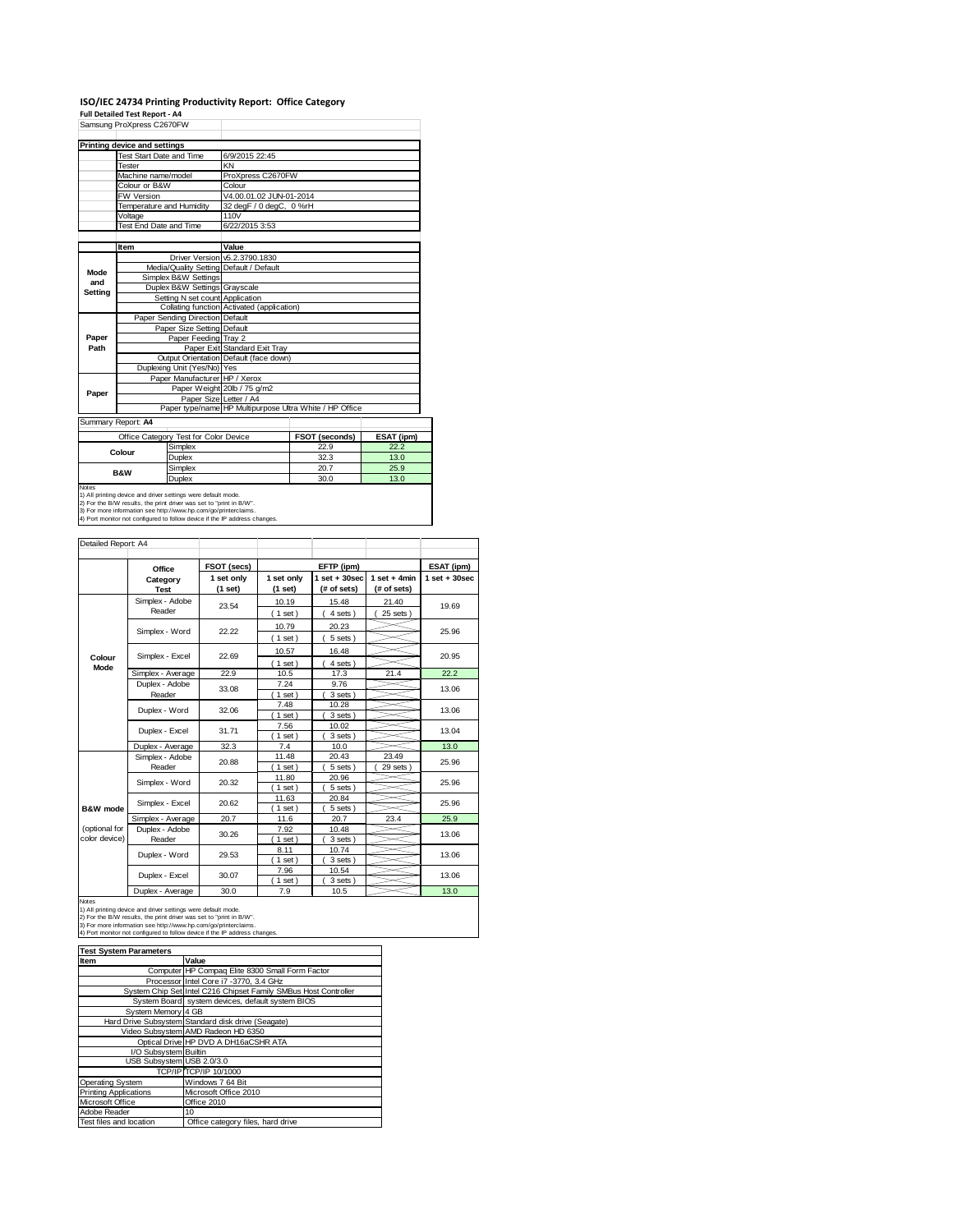## **ISO/IEC 17629 First Print Out Time Report: Office Category**

**Full Detailed Test Report ‐ LETTER**

|            | Samsung ProXpress C2670FW       |                                |
|------------|---------------------------------|--------------------------------|
|            | Printing device and settings    |                                |
|            | <b>Test Start Date and Time</b> | 6/5/2015 5:42                  |
|            | <b>Tester</b>                   | KN                             |
|            | Machine name/model              | ProXpress C2670FW              |
|            | Colour or B&W                   | Colour                         |
|            | FW Version                      | V4.00.01.02 JUN-01-2014        |
|            | Configuration (options)         | Default                        |
|            | Controller                      | V0.01.22                       |
|            | Printing device page count      | Not Specified                  |
|            | Printing supplies page count    | Not Specified                  |
|            | Temperature and Humidity        | 76 degF / 25 degC, 39 %rH      |
|            | Voltage                         | 110V                           |
|            | Test End Date and Time          | 6/25/2015 13:29                |
|            |                                 |                                |
|            | Item                            | Value                          |
| Mode       | PDL and driver version          | v5.2.3790.1830                 |
| and        | Print Quality mode              | default                        |
| Setting    | <b>B&amp;W</b> settings         | default                        |
|            | Paper feed orientation          | Short Edge                     |
| Paper      | Paper type setting              | default                        |
|            | Paper feeding                   | Standard cassette              |
|            | Paper exit                      | Standard exit tray             |
| Paper Path | Output orientation              | default (face up or face down) |

**ISO First Page Out Time Summary Report: Office Category**

| Summary Report: Letter |               |                                  |
|------------------------|---------------|----------------------------------|
|                        |               | <b>FPOT from Ready (seconds)</b> |
| Color                  | Simplex       | 15.13                            |
|                        | <b>Duplex</b> | 22.58                            |
| <b>B&amp;W</b>         | Simplex       | 12.87                            |
|                        | $D = -1$      | 20.01                            |

Duplex<br>Notes<br>1) All priming device and driver settings were default mode.<br>2) For the BAW results, the print driver was set to  $\gamma$  print in BAW.<br>3) For more information see http://www.hp.com/go/printerclaims.<br>4) Port monit

|                                | ISO First Page Out Time Report: Office Category |                   |                    |                              |                      |            |  |
|--------------------------------|-------------------------------------------------|-------------------|--------------------|------------------------------|----------------------|------------|--|
|                                |                                                 |                   |                    |                              |                      |            |  |
| <b>Detailed Report: LETTER</b> |                                                 |                   |                    |                              |                      |            |  |
|                                |                                                 | Word<br>(seconds) | Excel<br>(seconds) | Adobe<br>Reader<br>(seconds) | Average<br>(seconds) | Delay Time |  |
|                                | FPOT from Ready - Simplex                       | 14.44             | 14.86              | 16.07                        | 15.13                | 48 Seconds |  |
|                                | FPOT from Ready - Duplex                        | 22.01             | 22.47              | 23.24                        | 22.58                | 48 Seconds |  |
| <b>Color Mode</b>              | FPOT from Sleep - Simplex                       |                   |                    | 18.52                        |                      | 65 Minutes |  |
|                                | Recovery Time                                   |                   |                    | 2.5                          |                      |            |  |
|                                | FPOT from Off - Simplex                         |                   |                    | 85.28                        |                      |            |  |
|                                | Warm-up Time                                    |                   |                    | 69.21                        |                      |            |  |
|                                | FPOT from Ready - Simplex                       | 12.55             | 12.90              | 13.15                        | 12.87                | 48 Seconds |  |
|                                | FPOT from Ready - Duplex                        | 19.73             | 20.09              | 20.19                        | 20.01                | 48 Seconds |  |
| <b>B&amp;W Mode</b>            | FPOT from Sleep - Simplex                       |                   |                    | 15.90                        |                      | 65 Minutes |  |
|                                | Recovery Time                                   |                   |                    | 2.8                          |                      |            |  |
|                                | FPOT from Off - Simplex                         |                   |                    | 93.87                        |                      |            |  |
| <b>Motoo</b>                   | Warm-up Time                                    |                   |                    | 80.72                        |                      |            |  |

Notes<br>1) All printing device and driver settings were default mode.<br>2) For the B/W results, the print driver was set to "print in B/W".<br>3) For more information see http://www.hp.com/go/printerclaims.<br>4) Port monitor not co

|                                  | <b>Test System Parameters</b> |                                                       |  |  |  |
|----------------------------------|-------------------------------|-------------------------------------------------------|--|--|--|
|                                  | <b>Item</b>                   | Value                                                 |  |  |  |
|                                  | Computer                      | HP Compaq Elite 8300 Small Form Factor                |  |  |  |
|                                  | Processor                     | Intel Core i7 -3770, 3.4 GHz                          |  |  |  |
|                                  | <b>System Chip Set</b>        | Intel C216 Chipset Family SMBus Host Controller       |  |  |  |
|                                  | System Board                  | system devices, default system BIOS                   |  |  |  |
| <b>Test</b>                      | <b>System Memory</b>          | 4 GB                                                  |  |  |  |
| System                           | Hard Drive Subsystem          | Standard disk drive (Seagate)                         |  |  |  |
|                                  | Video Subsystem               | AMD Radeon HD 6350                                    |  |  |  |
|                                  | Optical Drive                 | HP DVD A DH16aCSHR ATA                                |  |  |  |
|                                  | I/O Subsystem                 | <b>Builtin</b>                                        |  |  |  |
|                                  | <b>USB Subsystem</b>          | USB 2.0/3.0                                           |  |  |  |
| Printing<br>Device<br>Connection | TCP/IP                        | 10/1000                                               |  |  |  |
|                                  | <b>Operating System</b>       | Windows 7 Business/Ultimate, 64 bit, Build 7601, SP 1 |  |  |  |
|                                  | <b>Printing Applications</b>  | Microsoft Office 2010 SP2                             |  |  |  |
| Software                         |                               | Adobe Reader 10.1.4                                   |  |  |  |
|                                  | <b>Print Driver</b>           | v5.2.3790.1830                                        |  |  |  |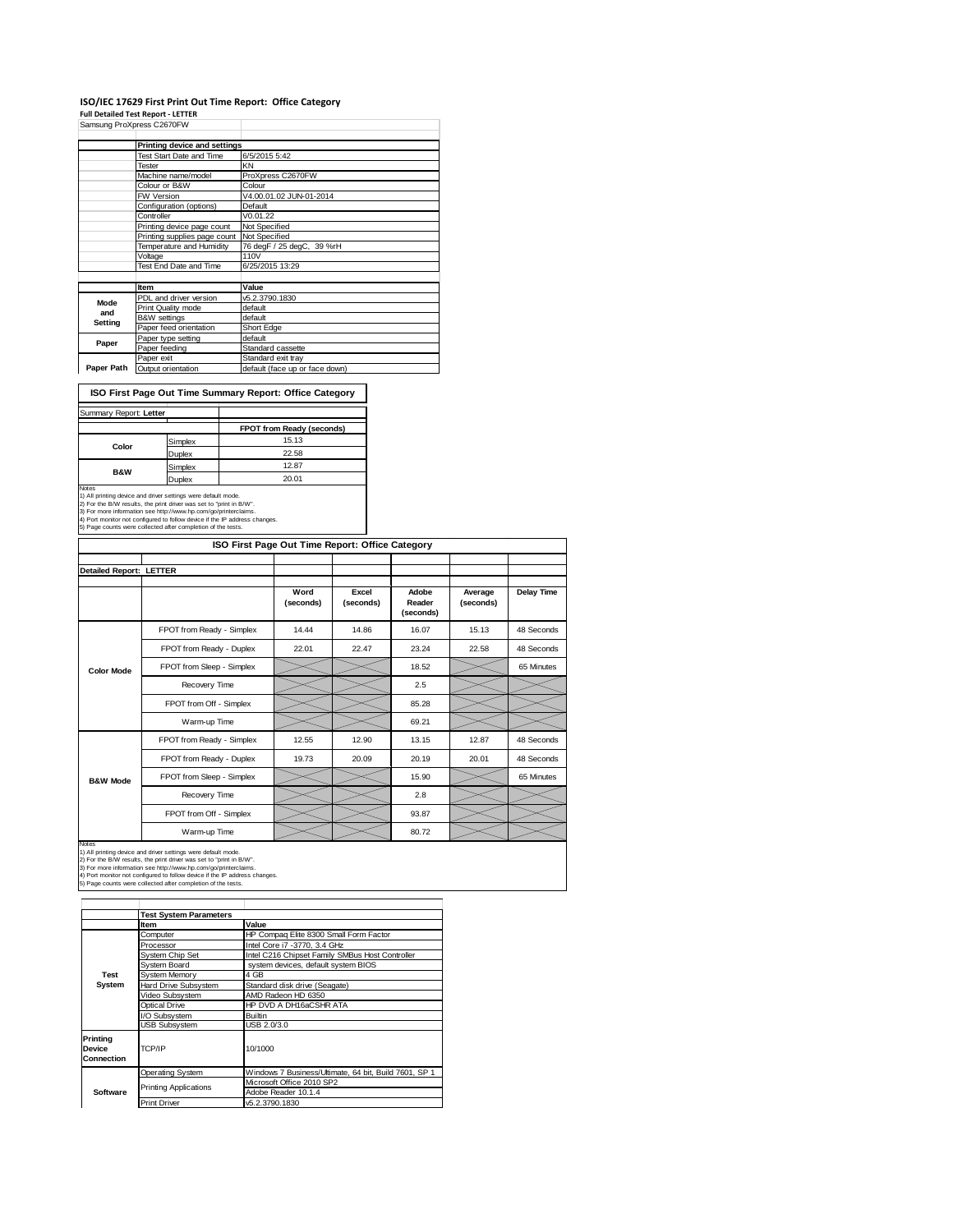## **ISO/IEC 17629 First Print Out Time Report: Office Category**

**Full Detailed Test Report ‐ A4**

|            | Samsung ProXpress C2670FW       |                                |
|------------|---------------------------------|--------------------------------|
|            | Printing device and settings    |                                |
|            | <b>Test Start Date and Time</b> | 6/5/2015 5:42                  |
|            | <b>Tester</b>                   | KN                             |
|            | Machine name/model              | ProXpress C2670FW              |
|            | Colour or B&W                   | Colour                         |
|            | FW Version                      | V4.00.01.02 JUN-01-2014        |
|            | Configuration (options)         | Default                        |
|            | Controller                      | V0.01.22                       |
|            | Printing device page count      | Not Specified                  |
|            | Printing supplies page count    | Not Specified                  |
|            | Temperature and Humidity        | 76 degF / 25 degC, 39 %rH      |
|            | Voltage                         | 110V                           |
|            | Test End Date and Time          | 6/25/2015 13:29                |
|            |                                 |                                |
|            | Item                            | Value                          |
| Mode       | PDL and driver version          | v5.2.3790.1830                 |
| and        | Print Quality mode              | default                        |
| Setting    | <b>B&amp;W</b> settings         | default                        |
|            | Paper feed orientation          | Short Edge                     |
| Paper      | Paper type setting              | default                        |
|            | Paper feeding                   | Standard cassette              |
|            | Paper exit                      | Standard exit tray             |
| Paper Path | Output orientation              | default (face up or face down) |

**ISO First Page Out Time Summary Report: Office Category**

| Summary Report: A4 |         |                           |
|--------------------|---------|---------------------------|
|                    |         | FPOT from Ready (seconds) |
| Colour             | Simplex | 15.05                     |
|                    | Duplex  | 22.81                     |
| <b>B&amp;W</b>     | Simplex | 13.09                     |
|                    | Duplex  | 20.35                     |

Notes<br>1) All printing device and driver settings were default mode.<br>2) For the B/W results, the print driver was set to "print in B/W".<br>3) For more information see http://www.hp.com/go/printerclaims.<br>4) Port monitor not co

|                     | ISO First Page Out Time Report: Office Category |                   |                    |                              |                      |                   |  |
|---------------------|-------------------------------------------------|-------------------|--------------------|------------------------------|----------------------|-------------------|--|
|                     |                                                 |                   |                    |                              |                      |                   |  |
| Detailed Report: A4 |                                                 |                   |                    |                              |                      |                   |  |
|                     |                                                 | Word<br>(seconds) | Excel<br>(seconds) | Adobe<br>Reader<br>(seconds) | Average<br>(seconds) | <b>Delay Time</b> |  |
|                     | FPOT from Ready - Simplex                       | 14.51             | 14.96              | 15.68                        | 15.05                | 48 Seconds        |  |
|                     | FPOT from Ready - Duplex                        | 22.33             | 22.69              | 23.39                        | 22.81                | 48 Seconds        |  |
| <b>Colour Mode</b>  | FPOT from Sleep - Simplex                       |                   |                    | 17.72                        |                      | 65 Minutes        |  |
|                     | Recovery Time                                   |                   |                    | 2.0                          |                      |                   |  |
|                     | FPOT from Off - Simplex                         |                   |                    | 78.70                        |                      |                   |  |
|                     | Warm-up Time                                    |                   |                    | 63.02                        |                      |                   |  |
|                     | FPOT from Ready - Simplex                       | 12.78             | 13.24              | 13.23                        | 13.09                | 48 Seconds        |  |
|                     | FPOT from Ready - Duplex                        | 19.97             | 20.53              | 20.53                        | 20.35                | 48 Seconds        |  |
| <b>B&amp;W Mode</b> | FPOT from Sleep - Simplex                       |                   |                    | 15.72                        |                      | 65 Minutes        |  |
|                     | Recovery Time                                   |                   |                    | 2.5                          |                      |                   |  |
|                     | FPOT from Off - Simplex                         |                   |                    | 81.14                        |                      |                   |  |
|                     | Warm-up Time                                    |                   |                    | 67.91                        |                      |                   |  |

Notes<br>1) All printing device and driver settings were default mode.<br>2) For the B/W results, the print driver was set to "print in B/W".<br>3) For more information see http://www.hp.com/go/printerclaims.<br>4) Port monitor not co

|                                  | <b>Test System Parameters</b>           |                                                       |  |  |
|----------------------------------|-----------------------------------------|-------------------------------------------------------|--|--|
|                                  | Item                                    | Value                                                 |  |  |
|                                  | Computer                                | HP Compaq Elite 8300 Small Form Factor                |  |  |
|                                  | Processor                               | Intel Core i7 - 3770, 3.4 GHz                         |  |  |
|                                  | <b>System Chip Set</b>                  | Intel C216 Chipset Family SMBus Host Controller       |  |  |
|                                  | System Board                            | system devices, default system BIOS                   |  |  |
| <b>Test</b>                      | <b>System Memory</b>                    | 4 GB                                                  |  |  |
| System                           | Hard Drive Subsystem                    | Standard disk drive (Seagate)                         |  |  |
|                                  | Video Subsystem                         | AMD Radeon HD 6350                                    |  |  |
|                                  | HP DVD A DH16aCSHR ATA<br>Optical Drive |                                                       |  |  |
|                                  | I/O Subsystem                           | <b>Builtin</b>                                        |  |  |
|                                  | <b>USB Subsystem</b>                    | USB 2.0/3.0                                           |  |  |
| Printing<br>Device<br>Connection | TCP/IP<br>10/1000                       |                                                       |  |  |
|                                  | <b>Operating System</b>                 | Windows 7 Business/Ultimate, 64 bit, Build 7601, SP 1 |  |  |
|                                  | <b>Printing Applications</b>            | Microsoft Office 2010 SP2                             |  |  |
| Software                         |                                         | Adobe Reader 10.1.4                                   |  |  |
|                                  | <b>Print Driver</b>                     | v5.2.3790.1830                                        |  |  |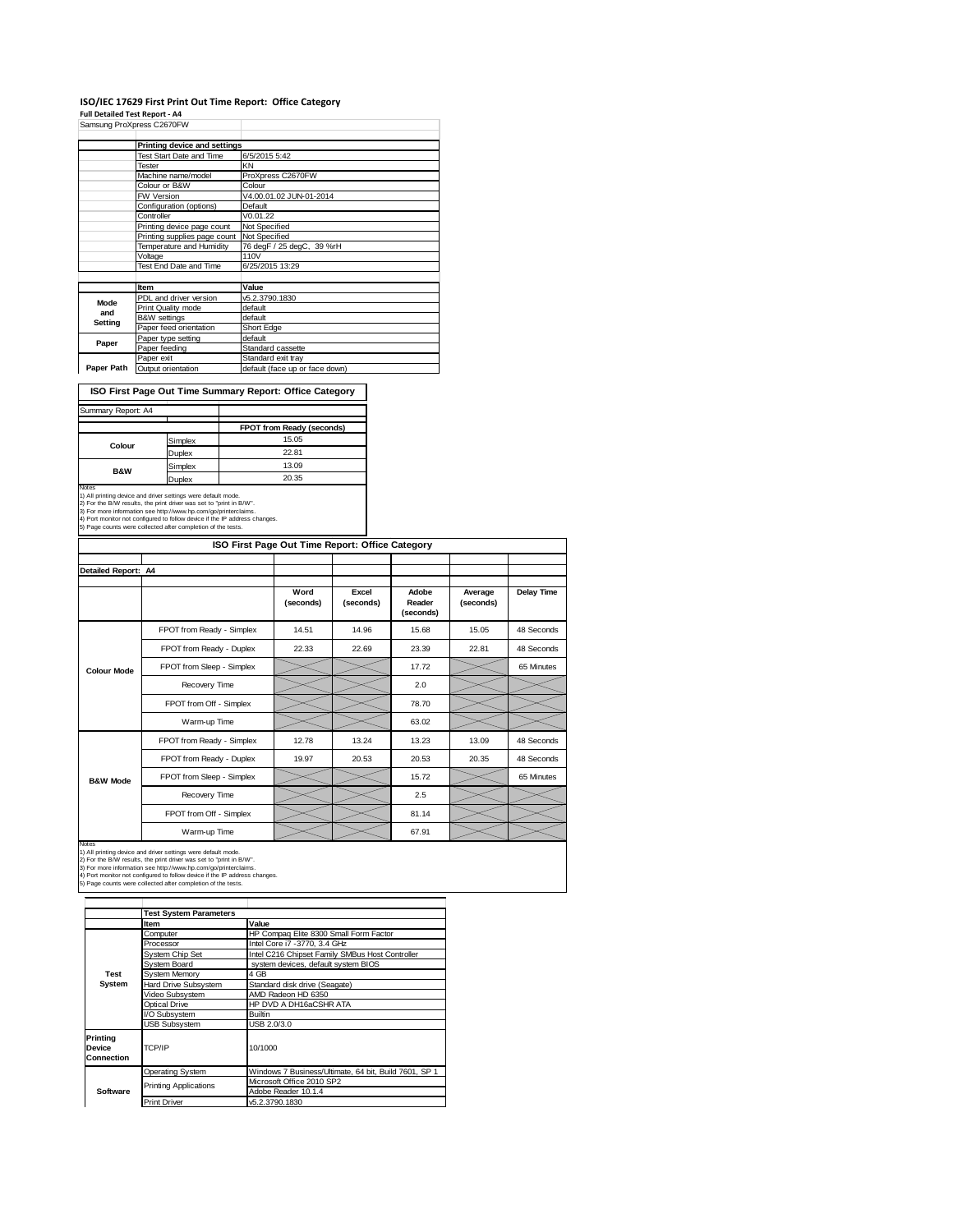**ISO/IEC 29183 Copy Productivity Report Full Detailed Test Report ‐ LETTER**

| Samsung ProXpress C2670FW          |                                 |                                       |                                                                                                    |                                                         |  |
|------------------------------------|---------------------------------|---------------------------------------|----------------------------------------------------------------------------------------------------|---------------------------------------------------------|--|
|                                    |                                 |                                       |                                                                                                    |                                                         |  |
| <b>Machine Setup Information</b>   |                                 |                                       |                                                                                                    |                                                         |  |
|                                    |                                 |                                       | Test Start Date and Time 12/2/2014 12:20                                                           |                                                         |  |
|                                    |                                 | Tester KN                             |                                                                                                    |                                                         |  |
|                                    |                                 |                                       | Machine name/model ProXpress C2670FW                                                               |                                                         |  |
|                                    |                                 | Colour or B&W Colour                  |                                                                                                    |                                                         |  |
|                                    |                                 |                                       | FW Version V4.00.01.02 JUN-01-2014                                                                 |                                                         |  |
|                                    |                                 | Configuration (options) Not Specified |                                                                                                    |                                                         |  |
|                                    |                                 |                                       | Temperature and Humidity 77 degF / 25 degC, 21 %rH                                                 |                                                         |  |
|                                    |                                 |                                       | Test End Date and Time: 12/3/2014 11:57                                                            |                                                         |  |
|                                    |                                 |                                       |                                                                                                    |                                                         |  |
|                                    | Pre-set Item                    |                                       | <b>Pre-set Value</b>                                                                               |                                                         |  |
|                                    |                                 | Output Resolution Default             |                                                                                                    |                                                         |  |
|                                    |                                 | <b>Output Quality Default</b>         |                                                                                                    |                                                         |  |
| Mode                               |                                 |                                       | Copying Mode Colour for Colour and B&W for B&W                                                     |                                                         |  |
|                                    |                                 | Auto Density Adjustment Default       |                                                                                                    |                                                         |  |
|                                    |                                 |                                       | Collating function Set in Control Panel                                                            |                                                         |  |
| Paper                              |                                 | Paper Sending Direction Default       |                                                                                                    |                                                         |  |
|                                    |                                 | Paper Type Setting Default            |                                                                                                    |                                                         |  |
| Paper                              |                                 | Paper Feeding Tray 2                  |                                                                                                    |                                                         |  |
| Path                               | Paper Exit Default              |                                       |                                                                                                    |                                                         |  |
|                                    |                                 |                                       | Face Up Exit Default (face down)                                                                   |                                                         |  |
|                                    | Fixing Capability Default       |                                       |                                                                                                    |                                                         |  |
| Temporary                          | Image Quality Stability Default |                                       |                                                                                                    |                                                         |  |
| Stop                               |                                 | Capacity of Paper Default             |                                                                                                    |                                                         |  |
|                                    |                                 |                                       | Others None                                                                                        |                                                         |  |
|                                    |                                 |                                       |                                                                                                    |                                                         |  |
|                                    |                                 | Paper Manufacturer HP / Xerox         |                                                                                                    |                                                         |  |
| Paper                              |                                 |                                       | Paper Weight 20lb / 75 g/m2                                                                        |                                                         |  |
|                                    |                                 |                                       | Paper Size Letter / A4                                                                             |                                                         |  |
|                                    |                                 |                                       |                                                                                                    | Paper type/name HP Multipurpose Ultra White / HP Office |  |
| Summary Report: Letter             |                                 |                                       |                                                                                                    |                                                         |  |
|                                    |                                 |                                       |                                                                                                    |                                                         |  |
|                                    |                                 | <b>SFCOT</b>                          | sESAT (ipm)                                                                                        |                                                         |  |
| Color<br>13.9                      |                                 | 23.0                                  |                                                                                                    |                                                         |  |
| <b>B&amp;W</b>                     |                                 | 11.9                                  | 24.7                                                                                               |                                                         |  |
| Notes                              |                                 |                                       |                                                                                                    |                                                         |  |
| set<br>of<br>first                 | test                            | For<br>documents.                     | First Copy Out and Copy Speed measured using ISO/IEC 29183, excludes<br>more<br>information<br>see |                                                         |  |
|                                    |                                 |                                       | http://www.hp.com/go/printerclaims. Exact speed varies depending on the                            |                                                         |  |
| system configuration and document. |                                 |                                       |                                                                                                    |                                                         |  |

|                | Detailed Report: LETTER |              |       |             |                |             |  |
|----------------|-------------------------|--------------|-------|-------------|----------------|-------------|--|
|                |                         |              |       |             |                |             |  |
|                | Target                  | sFCOT (secs) | 1copy | 1copy+30sec | 1copy+4minutes | sESAT (ipm) |  |
|                | A                       | 13.90        | 4.30  | 16.89       | 23.45          | 23.19       |  |
|                |                         |              |       | 17 sets     | 120 sets       |             |  |
|                | B                       | 13.94        | 4.30  | 16.94       |                | 23.19       |  |
|                |                         |              |       | 17 sets     |                |             |  |
| Color          | C                       | 13.73        | 4.36  | 16.80       |                | 22.98       |  |
|                |                         |              |       | 17 sets     |                |             |  |
|                | D                       | 13.87        | 4.32  | 16.82       |                | 22.97       |  |
|                |                         |              |       | 17 sets     |                |             |  |
|                | Average                 | 13.9         | 4.3   | 16.8        | 23.4           | 23.0        |  |
|                | Α                       | 11.87        | 5.05  | 19.79       | 24.68          | 24.74       |  |
|                |                         |              |       | 21 sets     | 131 sets       |             |  |
|                | B                       | 11.80        | 5.08  | 19.71       |                | 24.59       |  |
|                |                         |              |       | 21 sets     |                |             |  |
| <b>B&amp;W</b> | C                       | 11.71        | 5.11  | 20.03       |                | 24.85       |  |
|                |                         |              |       | 22 sets     |                |             |  |
|                | D                       | 11.87        | 5.05  | 20.04       |                | 24.83       |  |
|                |                         |              |       | 22 sets     |                |             |  |
| Notes          | Average                 | 11.9         | 5.0   | 19.8        | 24.6           | 24.7        |  |

Notes<br>First Copy Out and Copy Speed measured using ISO/IEC 29183, excludes first set of test documents. For more information see<br>http://www.hp.com/go/printerclaims. Exact speed varies depending on the system configuration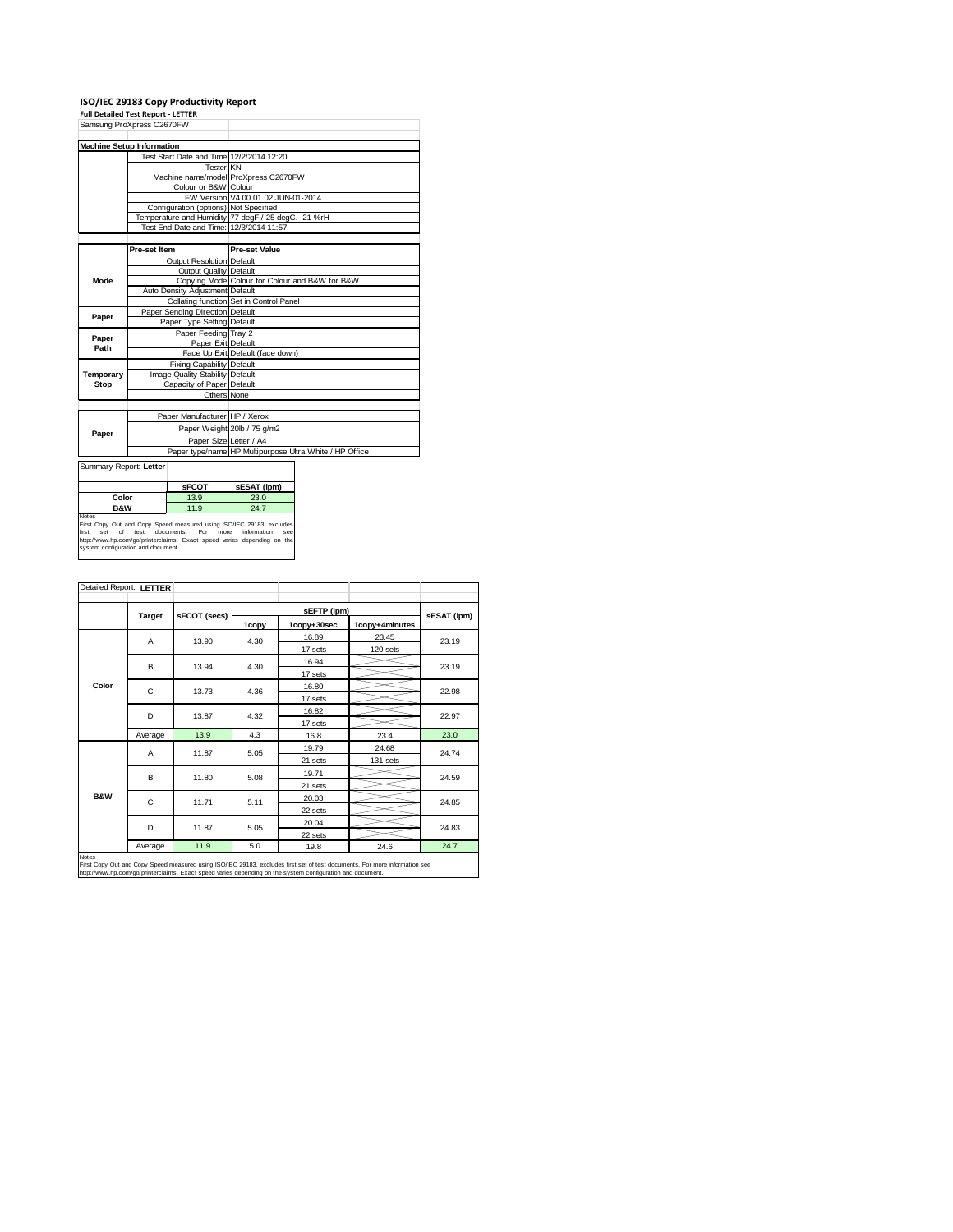| <b>Full Detailed Test Report - A4</b>                             |                                 | ISO/IEC 29183 Copy Productivity Report |                                                                                                                                                                               |                                                         |  |  |
|-------------------------------------------------------------------|---------------------------------|----------------------------------------|-------------------------------------------------------------------------------------------------------------------------------------------------------------------------------|---------------------------------------------------------|--|--|
| Samsung ProXpress C2670FW                                         |                                 |                                        |                                                                                                                                                                               |                                                         |  |  |
|                                                                   |                                 |                                        |                                                                                                                                                                               |                                                         |  |  |
| <b>Machine Setup Information</b>                                  |                                 |                                        |                                                                                                                                                                               |                                                         |  |  |
|                                                                   |                                 |                                        | Test Start Date and Time 12/2/2014 12:20                                                                                                                                      |                                                         |  |  |
|                                                                   |                                 | Tester KN                              |                                                                                                                                                                               |                                                         |  |  |
|                                                                   |                                 |                                        | Machine name/model ProXpress C2670FW                                                                                                                                          |                                                         |  |  |
|                                                                   |                                 | Colour or B&W Colour                   |                                                                                                                                                                               |                                                         |  |  |
|                                                                   |                                 |                                        | FW Version V4.00.01.02 JUN-01-2014                                                                                                                                            |                                                         |  |  |
|                                                                   |                                 | Configuration (options) Not Specified  |                                                                                                                                                                               |                                                         |  |  |
|                                                                   |                                 |                                        | Temperature and Humidity 77 degF / 25 degC, 21 %rH                                                                                                                            |                                                         |  |  |
|                                                                   |                                 |                                        | Test End Date and Time: 12/3/2014 11:57                                                                                                                                       |                                                         |  |  |
|                                                                   |                                 |                                        |                                                                                                                                                                               |                                                         |  |  |
|                                                                   | Pre-set Item                    |                                        | <b>Pre-set Value</b>                                                                                                                                                          |                                                         |  |  |
|                                                                   |                                 | Output Resolution Default              |                                                                                                                                                                               |                                                         |  |  |
|                                                                   |                                 | Output Quality Default                 |                                                                                                                                                                               |                                                         |  |  |
| Mode                                                              |                                 |                                        | Copying Mode Colour for Colour and B&W for B&W                                                                                                                                |                                                         |  |  |
|                                                                   |                                 | Auto Density Adjustment Default        |                                                                                                                                                                               |                                                         |  |  |
|                                                                   |                                 |                                        | Collating function Set in Control Panel                                                                                                                                       |                                                         |  |  |
| Paper                                                             |                                 | Paper Sending Direction Default        |                                                                                                                                                                               |                                                         |  |  |
|                                                                   |                                 | Paper Type Setting Default             |                                                                                                                                                                               |                                                         |  |  |
| Paper                                                             |                                 | Paper Feeding Tray 2                   |                                                                                                                                                                               |                                                         |  |  |
| Path                                                              | Paper Exit Default              |                                        |                                                                                                                                                                               |                                                         |  |  |
|                                                                   |                                 |                                        | Face Up Exit Default (face down)                                                                                                                                              |                                                         |  |  |
|                                                                   | Fixing Capability Default       |                                        |                                                                                                                                                                               |                                                         |  |  |
| Temporary                                                         | Image Quality Stability Default |                                        |                                                                                                                                                                               |                                                         |  |  |
| Stop                                                              | Capacity of Paper Default       |                                        |                                                                                                                                                                               |                                                         |  |  |
|                                                                   |                                 |                                        | Others None                                                                                                                                                                   |                                                         |  |  |
|                                                                   |                                 | Paper Manufacturer HP / Xerox          |                                                                                                                                                                               |                                                         |  |  |
|                                                                   |                                 |                                        | Paper Weight 20lb / 75 g/m2                                                                                                                                                   |                                                         |  |  |
| Paper                                                             |                                 |                                        |                                                                                                                                                                               |                                                         |  |  |
|                                                                   |                                 |                                        | Paper Size Letter / A4                                                                                                                                                        |                                                         |  |  |
|                                                                   |                                 |                                        |                                                                                                                                                                               | Paper type/name HP Multipurpose Ultra White / HP Office |  |  |
| Summary Report: A4                                                |                                 |                                        |                                                                                                                                                                               |                                                         |  |  |
|                                                                   |                                 |                                        |                                                                                                                                                                               |                                                         |  |  |
|                                                                   |                                 | <b>sFCOT</b>                           | sESAT (ipm)                                                                                                                                                                   |                                                         |  |  |
| Colour<br>15.5                                                    |                                 | 23.4                                   |                                                                                                                                                                               |                                                         |  |  |
| <b>B&amp;W</b><br>12.0                                            |                                 | 23.8                                   |                                                                                                                                                                               |                                                         |  |  |
| Notes<br>first<br>set<br>of<br>system configuration and document. | test                            | documents.<br>For                      | First Copy Out and Copy Speed measured using ISO/IEC 29183, excludes<br>more<br>information<br>see<br>http://www.hp.com/go/printerclaims. Exact speed varies depending on the |                                                         |  |  |

| Detailed Report: A4 |         |               |         |                  |                |             |  |
|---------------------|---------|---------------|---------|------------------|----------------|-------------|--|
|                     |         |               |         |                  |                |             |  |
|                     | Target  | sFCOT (secs)  | 1copy   | 1copy+30sec      | 1copy+4minutes | sESAT (ipm) |  |
|                     | A       | 14.04         | 4.26    | 18.57            | 22.94          | 25.26       |  |
|                     |         |               |         | 20 sets          | 123 sets       |             |  |
|                     | в       | 14.07         | 4.25    | 17.36            |                | 22.90       |  |
|                     |         |               |         | 20 sets          |                |             |  |
| Colour              | C       | 14.04         | 4.26    | 17.35            |                | 22.89       |  |
|                     |         |               |         | 20 sets          |                |             |  |
|                     | D       | 19.52<br>3.06 |         | 17.36            |                | 22.90       |  |
|                     |         |               | 20 sets |                  |                |             |  |
|                     | Average | 15.5          | 3.9     | 17.6             | 22.9           | 23.4        |  |
|                     | A       | 12.00         | 4.99    | 19.16            | 23.01          | 23.85       |  |
|                     |         |               |         | 21 sets          | 131 sets       |             |  |
|                     | в       | 11.98         | 5.00    | 19.14            |                | 23.80       |  |
|                     |         |               |         | 21 sets          |                |             |  |
| <b>B&amp;W</b>      | C       | 11.90         | 5.03    | 19.37            |                | 23.90       |  |
|                     |         |               |         | 22 sets          |                |             |  |
|                     | D       | 11.95         | 5.01    | 19.09<br>21 sets |                | 23.76       |  |
|                     | Average | 12.0          | 5.0     | 19.1             | 23.0           | 23.8        |  |
| Notes               |         |               |         |                  |                |             |  |

Notes<br>First Copy Out and Copy Speed measured using ISO/IEC 29183, excludes first set of test documents. For more information see<br>http://www.hp.com/go/printerclaims. Exact speed varies depending on the system configuration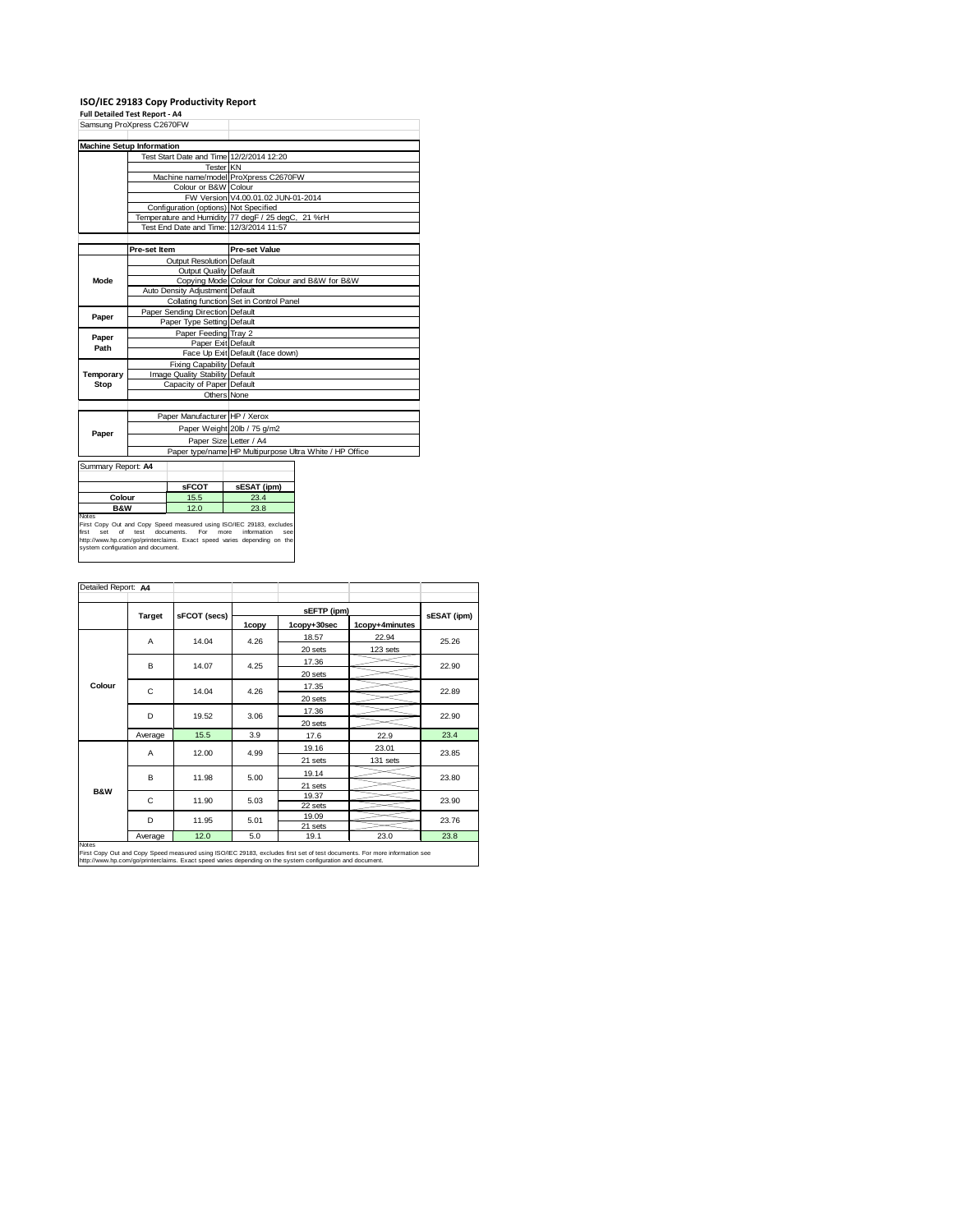# **ISO/IEC 24735 Copy Productivity Report Full Detailed Test Report ‐ LETTER**

| <b>Machine Setup Information</b>          |                                                    |
|-------------------------------------------|----------------------------------------------------|
| Test Start Date and Time 11/20/2014 11:15 |                                                    |
| <b>Tester KN</b>                          |                                                    |
|                                           | Machine name/model ProXpress C2670FW               |
| Colour or B&W Colour                      |                                                    |
|                                           | FW Version V4.00.01.02 JUN-01-2014                 |
| Configuration (options) Not Specified     |                                                    |
|                                           | Temperature and Humidity 76 degF / 25 degC, 13 %rH |
| Test End Date and Time: 12/2/2014 12:08   |                                                    |
|                                           |                                                    |
| Pre-set Item                              | <b>Pre-set Value</b>                               |
| <b>Output Resolution Default</b>          |                                                    |
| <b>Output Quality Default</b>             |                                                    |
| Copying Mode Default                      |                                                    |
| Auto Density Adjustment Default           |                                                    |
|                                           | Collating function Activated (application)         |
| Paper Sending Direction Default           |                                                    |
| Paper Type Setting Default                |                                                    |
|                                           | Paper Feeding Standard cassette                    |
|                                           | Paper Exit Standard exit tray                      |
| Face Up Exit Default                      |                                                    |
| <b>Fixing Capability Default</b>          |                                                    |
| Image Quality Stability Default           |                                                    |
| Capacity of Paper Default                 |                                                    |
|                                           | Others Default                                     |
|                                           |                                                    |
| Paper Manufacturer HP / Xerox             |                                                    |
|                                           | Paper Weight 20lb / 75 g/m2                        |
| Paper Size Letter / A4                    |                                                    |

|                         |                     | ISO/IEC 24735 Copy Productivity Report |            |                   |                             |                   |
|-------------------------|---------------------|----------------------------------------|------------|-------------------|-----------------------------|-------------------|
| Detailed Report: LETTER |                     |                                        |            |                   |                             |                   |
|                         |                     | FSOT (secs)                            |            | EFTP (ipm)        |                             | ESAT (ipm)        |
|                         | <b>Copying Mode</b> | 1 set only                             | 1 set only | $1$ set $+30$ sec | 1 set $+4$ min              | $1$ set $+30$ sec |
|                         | 1:1                 | 23.67                                  | 10.14      | 20.38             | 23.60                       | 26.80             |
|                         |                     |                                        | (1 set)    | 5 sets            | 29 sets<br>24.30<br>29 sets |                   |
| <b>Color Mode</b>       | 1:2                 | 31.68                                  | 7.56       | 10.48             |                             | 13.56             |
|                         |                     |                                        | $1$ set)   | 3 sets            |                             |                   |
|                         | 2:2                 | 37.29                                  | 6.42       | 9.92              |                             | 13.56             |
|                         |                     |                                        | $1$ set)   | 3 sets            |                             |                   |
|                         | 1:1                 | 19.82                                  | 12.11      | 21.13             |                             | 26.80             |
| B&W mode                |                     |                                        | 5 sets     |                   |                             |                   |
|                         | 1:2                 | 31.03                                  | 7.72       | 10.66             |                             | 13.56             |
|                         |                     |                                        |            | 3 sets            |                             |                   |
|                         | 2:2                 | 33.29                                  | 7.20       | 10.48             |                             | 13.56             |
|                         |                     |                                        |            | 3 sets            |                             |                   |

Notes Reports located: http://www.hp.com/go/printerclaims